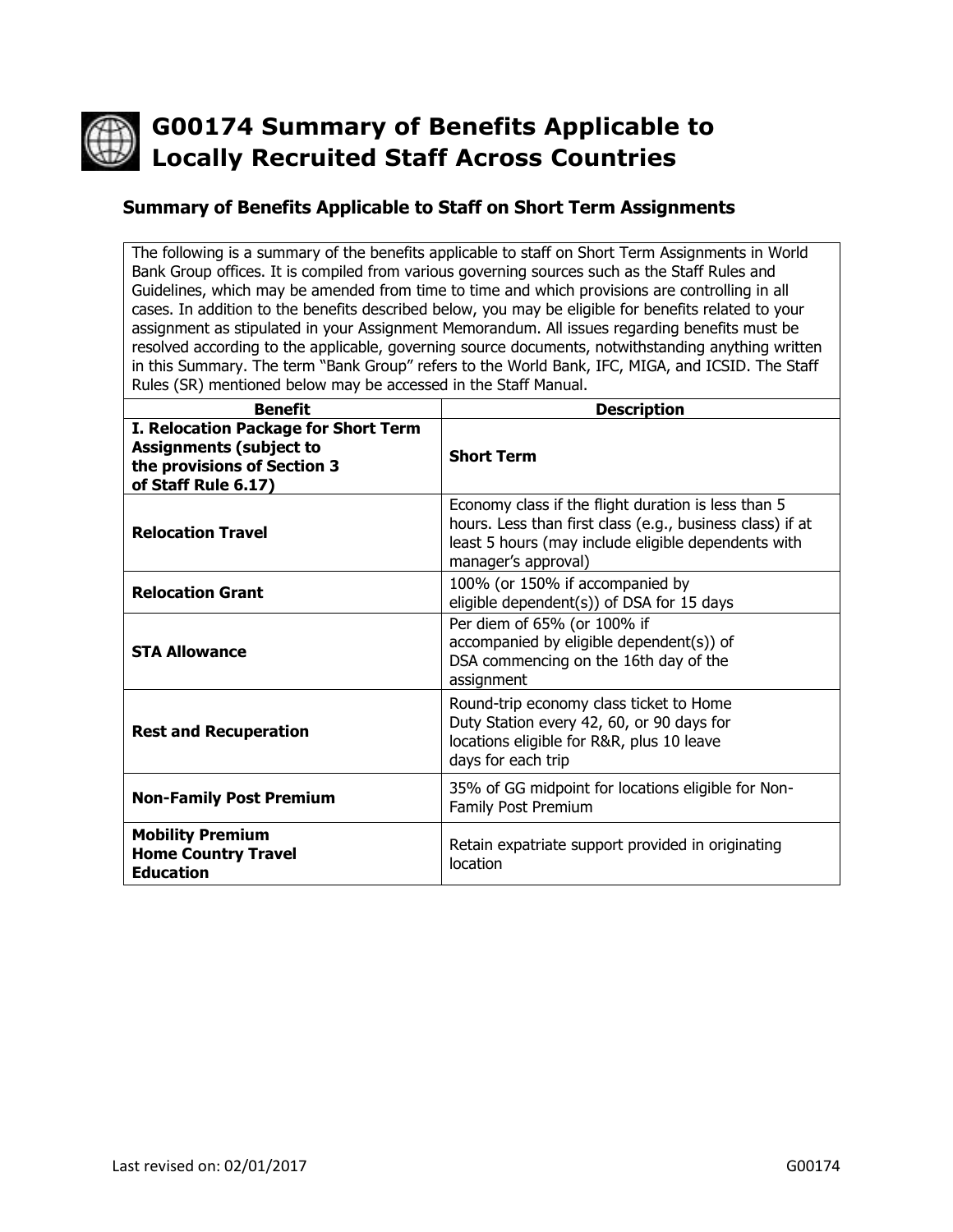### **Summary of Benefits Applicable to Staff on Temporary Assignments**

The following is a summary of the benefits applicable to staff on Temporary Assignments in World Bank Group offices. It is compiled from various governing sources such as the Staff Rules and Guidelines, which may be amended from time to time and which provisions are controlling in all cases. In addition to the benefits described below, you may be eligible for benefits related to your assignment as stipulated in your Assignment Memorandum. All issues regarding benefits must be resolved according to the applicable, governing source documents, notwithstanding anything written in this Summary. The term "Bank Group" refers to the World Bank, IFC, MIGA, and ICSID. The Staff Rules (SR) mentioned below may be accessed in the Staff Manual.

| <b>Benefit</b>                                                                                                                      | <b>Description</b>                                                                                                                                                                                                                                                                                                                         |
|-------------------------------------------------------------------------------------------------------------------------------------|--------------------------------------------------------------------------------------------------------------------------------------------------------------------------------------------------------------------------------------------------------------------------------------------------------------------------------------------|
| <b>II. Relocation Package for</b><br><b>Temporary Assignments</b><br>(subject to the provisions of<br>Section 3 of Staff Rule 6.17) | <b>Temporary</b>                                                                                                                                                                                                                                                                                                                           |
| <b>Pre-Assignment Visit</b>                                                                                                         | Round-trip economy class tickets<br>between originating location and<br>assignment location for staff and one<br>dependent; plus 125% of DSA for 5<br>days                                                                                                                                                                                 |
| <b>Relocation Travel</b>                                                                                                            | Economy class if the flight duration is less than 5<br>hours; Less than first class (e.g., business class) if at<br>least 5 hours; for staff and eligible dependents                                                                                                                                                                       |
| <b>Relocation Grant</b>                                                                                                             | \$5,000 for a staff member without children or<br>\$7,500 with at least one child                                                                                                                                                                                                                                                          |
| <b>Temporary Living Allowance</b>                                                                                                   | 125% for staff without children or 175% for staff<br>with at least one child, of hotel per diem for 30 days                                                                                                                                                                                                                                |
| <b>Shipping</b>                                                                                                                     | Excess baggage grant of \$1,800, shipping of up to<br>one 40-foot container of household goods, extended<br>and in-transit storage; or removal grant of \$13,000<br>for staff without dependents or \$17,000 for staff with<br>dependents                                                                                                  |
| <b>Family Assistance Allowance</b>                                                                                                  | 15% of staff member's grade midpoint                                                                                                                                                                                                                                                                                                       |
| <b>Cost of Living Allowance</b>                                                                                                     | Based on difference in cost of living index in<br>assignment location and originating location, using<br>international index provided by external vendor,<br>applied to 40% of salary                                                                                                                                                      |
| <b>Housing Support</b>                                                                                                              | Housing Support equal to 67%/33% cost sharing<br>between the WBG and the staff member (with the<br>staff share capped at 20% of salary) of the housing<br>ceiling (including utilities); 2-bedroom, unfurnished<br>for staff without children and 4bedroom,<br>unfurnished for staff with children; payable from<br>31st day of assignment |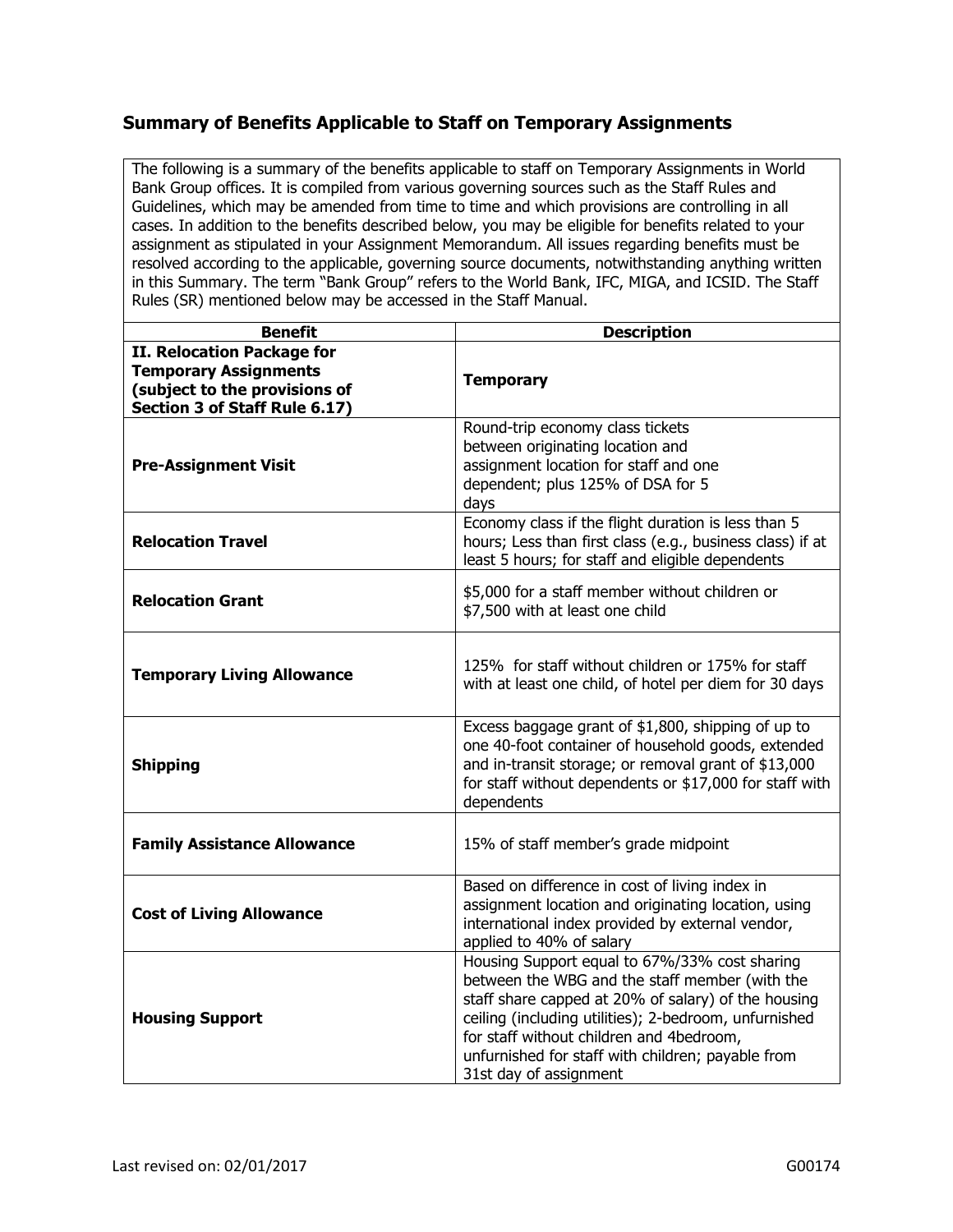| <b>Hardship Differential</b>   | Based on UN hardship classifications, 8%,<br>15%, 20%, or 25% of GG midpoint for each year of<br>assignment                                                                                                                                                  |
|--------------------------------|--------------------------------------------------------------------------------------------------------------------------------------------------------------------------------------------------------------------------------------------------------------|
| <b>Non-Family Post Premium</b> | 35% of GG midpoint for locations eligible for<br>Non-Family Post Premium                                                                                                                                                                                     |
| <b>Rest &amp; Recuperation</b> | Round-trip economy class ticket to Home Duty<br>Station every 42, 60, or 90 days for locations eligible<br>for R&R, plus 10 leave days for each trip                                                                                                         |
| <b>Mobility Premium</b>        | For DC and NY offices: Mobility Premium of 11% for<br>staff, 5% for spouse/DP and 4% for each child, of<br>GG midpoint of DC salary plan                                                                                                                     |
| <b>Home Country Travel</b>     | For Satellite and Country Offices: HCT benefits after<br>every two years of the assignment                                                                                                                                                                   |
| <b>Education Support</b>       | For Satellite and Country Offices: 100% of costs for<br>primary and secondary education, and 75% for<br>tertiary up to completion of first degree, completion<br>of four years of undergraduate education, or<br>attainment of age 22, whichever comes first |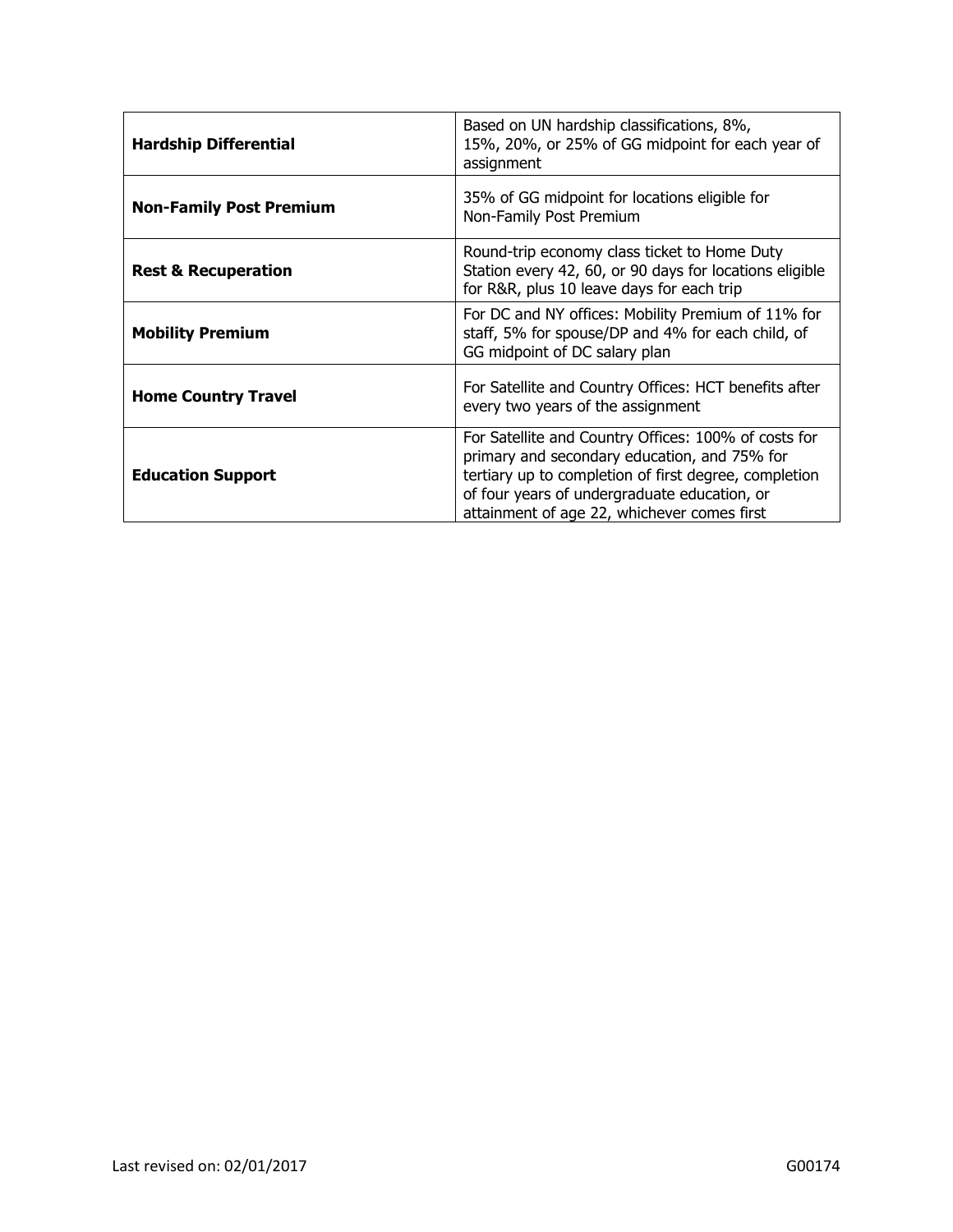## **Summary of Benefits Applicable to Staff on Indefinite Assignments**

The following is a summary of the benefits applicable to staff on Indefinite Assignments in World Bank Group offices. It is compiled from various governing sources such as the Staff Rules and Guidelines, which may be amended from time to time and which provisions are controlling in all cases. In addition to the benefits described below, you may be eligible for benefits related to your assignment as stipulated in your Assignment Memorandum. All issues regarding benefits must be resolved according to the applicable, governing source documents, notwithstanding anything written in this Summary. The term "Bank Group" refers to the World Bank, IFC, MIGA, and ICSID. The Staff Rules (SR) mentioned below may be accessed in the Staff Manual.

| <b>Benefit</b>                                                      | <b>Description</b>                                                                                                                                                                                                                                                                                                                                                                          |
|---------------------------------------------------------------------|---------------------------------------------------------------------------------------------------------------------------------------------------------------------------------------------------------------------------------------------------------------------------------------------------------------------------------------------------------------------------------------------|
| <b>III. Relocation Package for</b><br><b>Indefinite Assignments</b> | <b>Indefinite</b>                                                                                                                                                                                                                                                                                                                                                                           |
| <b>Pre-Assignment Visit</b>                                         | Round-trip economy class tickets between originating location<br>and assignment location for staff and one dependent; plus 125%<br>of DSA for 5 days                                                                                                                                                                                                                                        |
| <b>Relocation Travel</b>                                            | Economy class if the flight duration is less than 5 hours; Less<br>than first class (e.g., business class) if at least 5 hours; for staff<br>and eligible dependents                                                                                                                                                                                                                        |
| <b>Relocation Grant</b>                                             | \$5,000 for staff relocating without children and \$7,500 for staff<br>relocation with at least one child                                                                                                                                                                                                                                                                                   |
| <b>Temporary Living Allowance</b>                                   | 125% for staff without children and 175% for staff with children,<br>of MTV for 30 days                                                                                                                                                                                                                                                                                                     |
| <b>Shipping</b>                                                     | Excess baggage grant of \$1,800, shipping of up to one 40-foot<br>container of household goods, in-transit storage; OR removal<br>grant of \$10,000 for staff without dependents or \$14,000 for staff<br>with dependents                                                                                                                                                                   |
| <b>Housing Support</b>                                              | For Country Offices only: Housing Support equal to 67%/33%<br>cost-sharing between the WBG and the staff member (with the<br>staff share capped at<br>20% of salary) of the housing ceiling (including utilities); 2-<br>bedroom, unfurnished for staff without children and 4-bedroom,<br>unfurnished for staff with children; payable from 31st day of<br>assignment; payable for 5 years |
| <b>Hazard Pay</b>                                                   | 25% of the GC midpoint for locations designated as hazard<br>locations by the UN                                                                                                                                                                                                                                                                                                            |
| <b>Mobility Premium</b>                                             | For DC and NY offices: Mobility Premium of 11% for staff, 5% for<br>spouse/DP, and 4% for each child, of GG midpoint of DC salary<br>plan, payable for 5 years                                                                                                                                                                                                                              |
| <b>Home Country Travel</b>                                          | For Satellite and Country Offices: HCT benefits after every two<br>years of the assignment                                                                                                                                                                                                                                                                                                  |
| <b>Education Support</b>                                            | (e) and (f) For Satellite and Country Offices: 100% support up to<br>the ceiling for primary and secondary education, and 75%<br>support up to the ceiling for tertiary up to completion of first<br>degree, completion of four years of undergraduate education, or<br>attainment of age 22, whichever comes first; payable for 5 years                                                    |